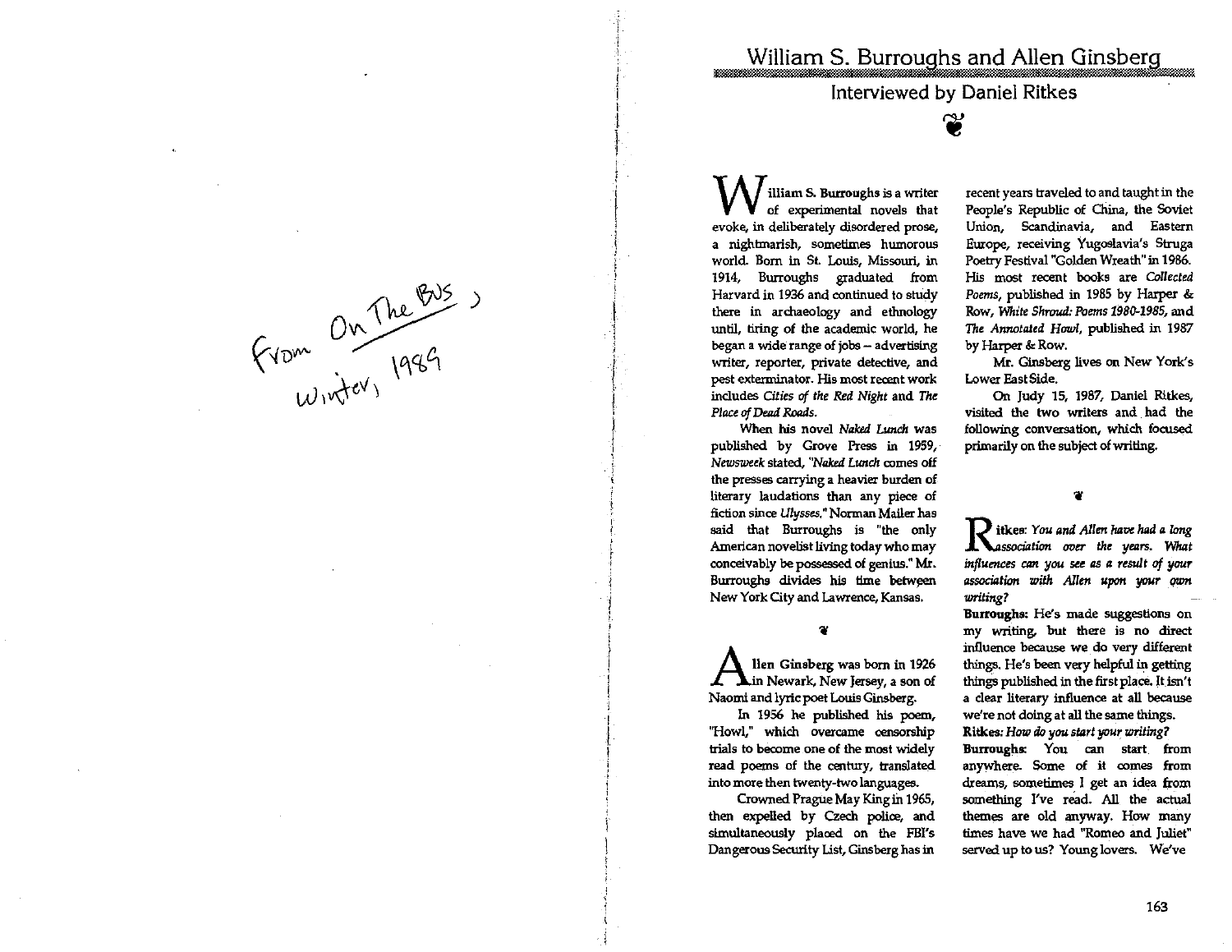had *Camille* served up to us so many times.

Ritkes! *You mentioned dreams* as *one source of your material. Is it a source you can rely on for characters, etc.?* 

Burroughs! You can't rely on it. It's not predictable, but it is a source. Dreams, newspapers, magazines, other writers, all kinds of things. I keep a dream journal in which I enter the date and the dream, and occasionally I get characters or situations from it.

Ritkes: Do *you try to recreate the dream?*  Burroughs: Well, no. A dream gives you an idea sometimes

and then you just sit down and WTite it. Gear examples like in *Cities in the Red Night.* I had a dream about a cholera epidemic in Africa. And then when I sat down to

write, it just flowed right out. I had the section about the health officer which is very much in the style of Graham Greene, as an example.

*between prose* and *poetry.* 

Ritkes: *WIuIt do* you *think the role of the unconscious is in your writing?* 

Burroughs: "Unconscious" is a meaningless word. To me, if something's totally unconscious you wouldn't be conscious of it at all, or partially . conscious. Since dreams are unpredictable you can't predict what you're going to dream.

Ritkes: *WIuIt Ilbout the us< of the u.nconscious while you're aumke.* 

Burroughs: *As* [say, I object to the use of the word "unconscious." It's exactly the same process. The dream process goes on all the time. Except when you're awake, you aren't aware of it, you can't be too aware of it because it would interfere with your practical, mundane

occupations... like crossing the street, things like that.

Ritkes: Do *you think there is a connection between consciousness and writing?* 

Burroughs: Of course! What is writing but the expression of various conscious perceptions! Any writer should be conscious of his surroundings. He never knows where he's going to see a set or a character. Maybe something he passes on the street. You say, well, he'll do for this part, or a shop you pass, that will do for a set and so on.

Ritkes: *Are there things you do to develop* 

*yourpe7ceplian.? poets are simply lazy prose writers ..• As soon*  as *you get away from strict metric conventions, there Isn't any difference*  Burroughs: I just explained it. Naturally, as you walk around, you keep your eyes open both as to what is in front of  $\frac{Burroughs}{you}$  and what's to the side, and what's

> ahead and all that is part of the raw material of writing.

> Ritkes: One can fall into the habit of *blocking things out, not seeing.*

> Burroughs: That's all right, if you're not interested; but if you're a writer, it's your *job* to get interested in seeing, things.

> Ritkes: The use of imagery in your novels is *1Jety much like sequences in many poems. I was just wondering why you don't write poetry,orifyou do.*

Burroughs: As soon as you get away from strict metric conventions, there isn't any difference between prose and poetry. As I've said so often, poets are simply lazy prose writers. They just write a few little sentences and call it a poem instead of writing a novel or a short story.

Ritkes: Naked Lunch is *like Q. long poem.*  Burroughs: Well, yes, you could see it

that way, but it is prose. Comad writes very poetic prose, but it *is prose!*  Ritkes: Do you ever *Iulve the desire to write about social* issues?

Burroughs: No-politics and social issues just don't interest me. Opinion is one thing, I put it into essays and that's enough. There are certain things that you express in essays, there's no use putting them in novel form. At least not for me. Now some people, of course, some writers have done just that. They make novels out of social issues. Sinclair Lewis did a lot of that with *Aerosmith*  and *Elmer Gantry,* and SO on. A lot of writers do. But it's not been anything that has interested me.

Ritkes: You don't feel any particular *responsibility to doing that?* 

Burroughs: No, I don't feel any responsibility of that nature at all. The only responsibility I feel is doing the best job of writing that I can on whatever I am writing.

Ritkes: *What libout Qrtists and* writers, *do you think generally that they have any duty to flddress socitll* issws?

Burroughs: None whatever. Some very great writers never address any social issues. Look at Becket. Genet didn't address many social issues, although he was sort of a liberal. Conrad is a very apolitical writer. Doesn't address sodal issues at all.

Ritkes: *Well, do* you *think that himing • particular message* to *deliver can detrimenlldly liffect one's work?* 

Burrougho: It can very definitely. There is a line between propaganda and writing, and when it gets too far in the area of propaganda, It may be good propaganda. but it is not good writing. The same way with painting. I mean, there's mural painting, and women rolling back their sleeves to attack the harvest, and all that kind of communist murals, well, as far as painting goes, it's kitsch.

Ritkes: *It's what?* 

Burroughs; K-i-t-s-c-h. Junk! It does its job because it's a social message. It has nothing to do with writing, with art. It's coming from a message point-of-view, and a novel with a message is almost always a bad novel.

Ritkes: *Do you read any poetry? Or do you strictly limit vourself to novels?* 

Burroughs: Of course, I read poetry. Rimbawl, Tennyson, Keats, Shelley. all the classical poets. ['There is a knock at the door. Allen Ginsberg enters.] Oh, it's you.

Ritkes: *I wanted to ask you laddressed to Ginsberg]* if your writing has been *influenced by Bill and vice versa.* 

Ginsberg: Oh, yes, definitely.

Ritkes: In what way?

Ginsberg: Well, first, ideas. Bill seems to jump the gun on ideas and has a kind of intuitive and prophetic intelligence, as in the opening page of *Nova Express*, which is in a sense a parody of present Ollie North hearings: [reada from Novo *Express):* 

"Lister\ all you boards, syndicates and governments of the earth. And you ·powers behind what IUth deals consummated in what lavatory to take what is not yours. To sell ground from  $umbom$  feet forever-

Ritkes: I was asking Bill how a writer *conoeys* ideils, as *opposdlo perceptions.* 

Ginsberg: What is there to write from? Imperception means vague, abstract writing, generalizations, and basic comprehensibility... a smoke screen or smog over the whole scene. Whereas a writer writes clearly and says what he actually thinks, and he makes use of It as deeper thinking in terms of dreams and subliminal information. That figures into the sentence and so gives more of a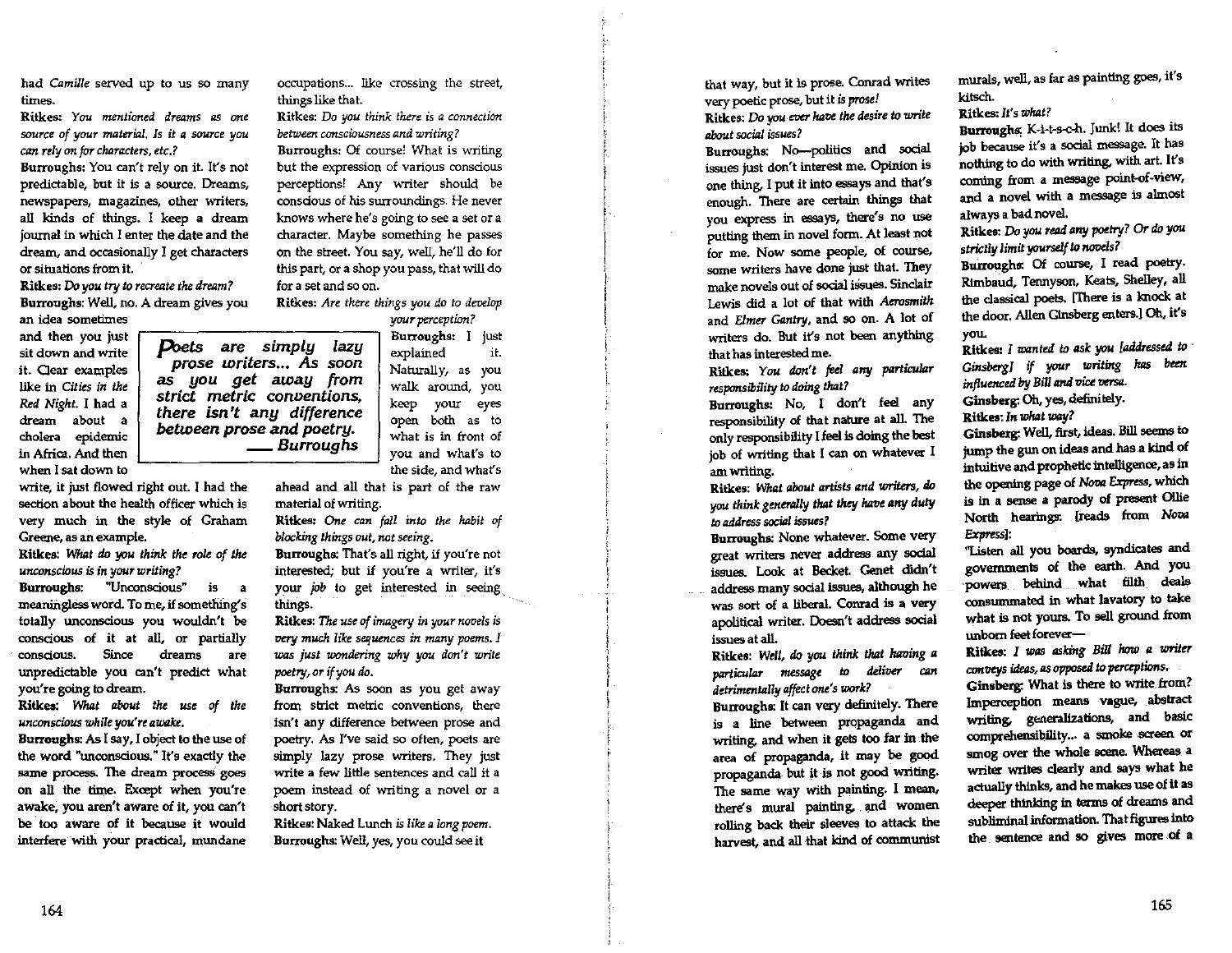## spectrum,

Ritkes: *What about the effort to deal with particular issues?* 

Ginsberg: There's no way of dealing with it other than to say I read the paper, and this is what the paper says. What you were doing while you were reading the paper. What sounds you heard while

you were reading the paper. And what you thought when you read the paper. Burroughs: Well,

no, I don't feel any

obligation to deal necessarily with social issues.

Ginsberg: A writer can, like Ed Sanders, by doing investigation.

Burroughs: Well, as I was saying, it's a job for an investigative reporter. What exactly is going on, what [former OA Chief William] Colby was doing, etc.

Ginsberg: Bill dealt directly with a social issue in which he had a direct, bodily experience, -which is the junk. problem and the corruption of the junk police. That's something he's had direct experience with, not something he saw on television or read in papers. Because the material you see on television in twenty or thirty years will be supplemented by the whole story so there is no point in writing a big novel with all the twists and turns of a book. So what you do is fictionally like Conrad with *"Secrel Agenl."* Or Dostoevsky with The *Possessed* deals with a Petroschevsky Circle, which was a revolutionary circle. But, then, he was in the middle of them, and he was sent to Siberia with them. 50 there. is a posalbility of dealing direct with first-hand experience.

Burroughs: Yes, yes .... But I don't see where there is any *Obligation.* Look at Becket. He is one of the greatest modern

writers and he never gets anywhere near politics. Neither did Joyce.

Ritkes: *To change the subject for a minute, I was IZSking Bill about the role of dreams in his writing, In some ways dream sequences run through his work,* 

Ginsberg: Lately, particularly; I have a series of ten poems based on complete

*Howl* is *just* an *imitation of Kerouac's prose style, actually. -Ginsberg*  dreams, beginning,

middle and end, Ritkes: *Have you /hought about arranging them in prose fashion?*  Ginsberg: No, But

they form little short stories, What I've gotten, too, is a long line of about 16 syllables that runs from one margin, the left hand margin, to the right hand margin, and could be seen as blocks of prose, paragraphed by dropping in the middle half a line where there's a new subject coming up or a scene change. But I don't have that kind of consistent "sitzfleisch" that Bill has-to sit down and write consecutively hour upon hour upon hour consistently day after day.

Burroughs: A very useful. almost essential ability for a writer is to be able to sit in solitude for many hours in front of a typewriter.

Ritkes: Do *you agree with Bill that poets*  !lin' *lazy novelists?* 

Ginsberg: Yup! [all laugh] Completely! Burroughs: *As* soon as you get away from what we might call metric conventions, then what is the difference between prose and poetry? Just look at that "prose there. ... [points to Conrad's *The Nigger of Narcisus].* 

Ginsberg: [reading page 47 of the Signet New American Library edition] "...to hasten the retreat of departing light by his very presence, the setting sun dipped sharply, as though fleeing before our nigger; a black mist emanating, a subtle

and dismal influence; something cold and gloomy that floated out and settled on all the faces like a mourning veil. The circle broke up. The joy of laughter dying on stiffened lips, There was not a smile left among the whole ship's company. Not a word was spoken." In poetry there might be a slightly stronger rhythmicpu1sation or cadence.

Burroughs: Yeah, but about the mists that emanates from him, When they go and see him, they always come away having left a little or their vitality behind them, He's sucking this in to try and hang on to Louie, He calls this the headwinds.

Ritkes: *Bill, you could come out with a whol, series of books of poetry ....* 

Burroughs: No, there is no need for me to do that.

Ginsberg: The end of *Naked Lunch* has some of the layout of a prose-poem. A sort of disintegrated or discontinous excerpt from previous sentences and key phrases that all together make a kind of mosaic of the entire book.

Ritkes: To me, the feeling I got is just like an intense poem.

Ginsberg: Bill's writing was similar to Rimbaud in intensity of imagery and thickness of imagery, and Kerouac always used to say that it was similar to poetry and intensity in thickness of the texture. Kerouac always used to say you guys call yourself poets, but I write long poems, novel-length poems, epics, and it's just that my verse line is a long paragraph, and you guys are proud about your five-word lines. But I'm really a poet, I just have a longer breath, and more patience and more gambling, more impulse, more cadence that goes on and on and on. And *Howl* is just ;an imitation of Kerouac's prose style, actually.

Burroughs: Allen, have you read *Lord lim?* 

Ginsberg: I did many years ago, about 30 years ago.

'f

Burroughs: This is one of the most classical, old themes. Courage lost, courage regained. Theme of innumerable movies. It's one of the best on the theme, of course, as *Short Htlppy Life of Francis Macomber.* Courage lost, courage regained. There is no exaltation equal to it, and it is almost always fatal.

Ritkes: Are you always able to begin your *writing with a specific theme and develop it ,nd /uroe a book?* 

Burroughs: No, no, no, it just doesn't work that way. For one thing, I have a lot left over from any novel that I've written, and I look through there and look for the next one. There isn't any set procedure at all.

Ginsberg: There are general themes, though, motifs. Like at one point or another, deconditioning the language, with the corollary of language as a virus invading its human hose and is dominating its thoughts, feelings, and sensory perceptions. And that goes through *Nova Express*, Ticket That *E:cplod<d,* and *Soft Machine.* Also, junk as a paradigm for any other addiction, including political power or finandal power .... and extending that to language as an addiction, and the detoxification from language, power, or money as similar in convulsive fury as detoxification from junk. Those have been constant themes all the way through, subsumed under the larger theme of escaping time through space. Ritkes: Do you feel there is any sort of school of *performance* or any sort of style *emerging* or *;Should emergt?* 

Burroughs: I would never use the word "should" No, I don't see any particularly, do you, Allen?

Ginsberg: Well, certain particulars. Enunciation. The enunciation has got to be clear. There is a tendency among very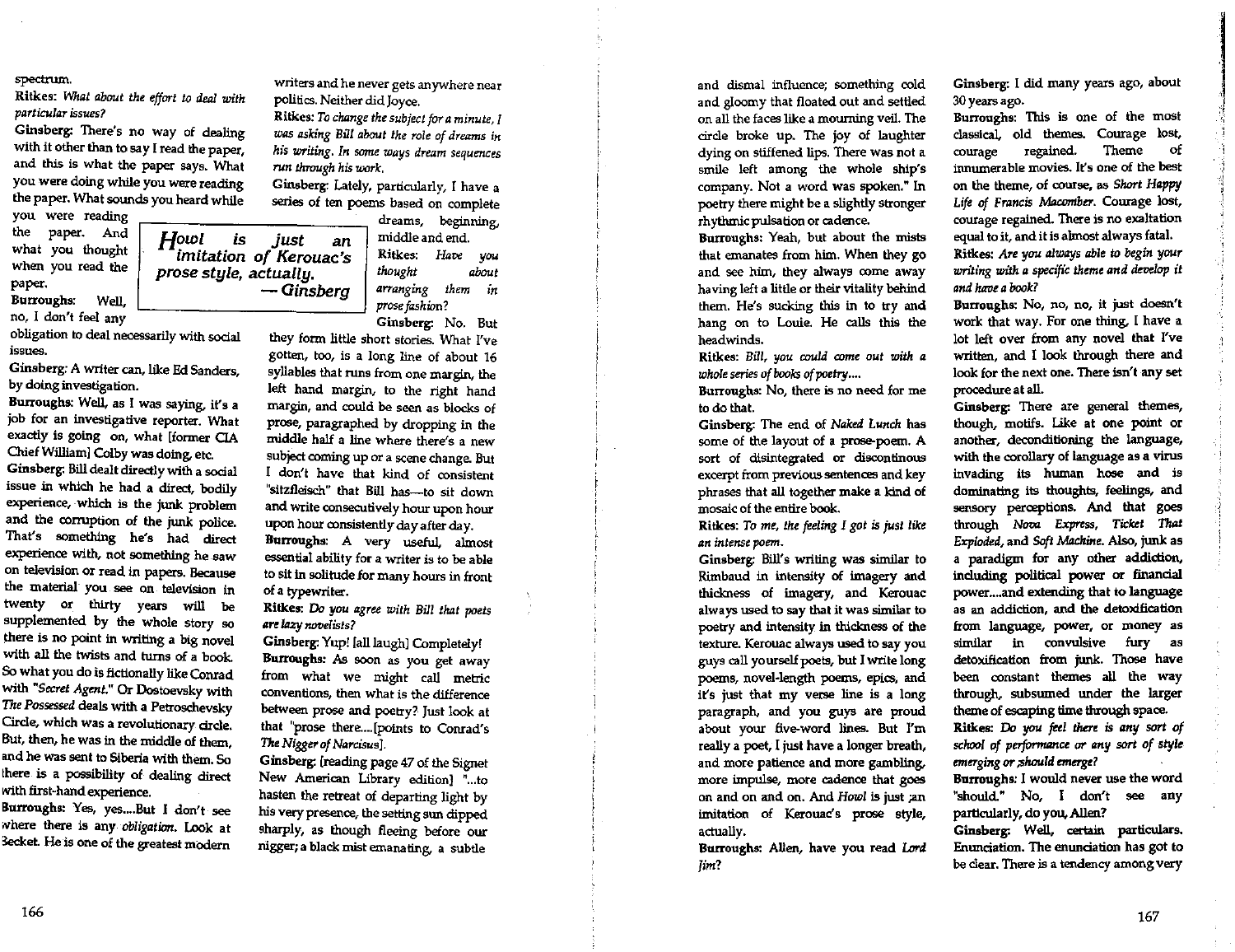intelligent writers to emphasize the consonants and bite the consequents, so that you actually hear the end of a word before the beginning of another word, so its' heard clearly over the large scale sound systems. And there is also a tendency among people who have some musical ear to appreciate the vowels, savor the vowels as they speak to make the vowels somewhat ominous or musical.

Burroughs: Many good writers don't have experience in reading and do not perform well, because they're simply not used to performing and carrying across to an audience. They don't seem to realize you simply don't just get up there and read and that's a performance. Only a small percentage of my work is suitable for reading.

Ginsberg: Different voices.

Burroughs: But I just can't pick up one of my books, and start reading from it and expect anybody to be interested.

Ginsberg: As distinct from Christopher Ide, a poet, who is only twenty, who is a good poet but reads very poorly. The reason is he doesn't like to draw attention to himself, so he tends to read very fast. You can't actually hear the end of the word and sometimes can't understand what he's saying.

BUll'oughs; Yau Burroughs: have to read very slowly. Slowly, and make every *word* distinct *each doy to do* 

Otherwise, it just doesn't come across. 3omeone can read a beautiful poem but no one will get it.

Ginsberg: If you hear Pound. if you hear 3asil Bunting, if you hear H.D., what's :eally-amazingin their enunciation is the larity of their diction. A sort of old chool of really clear pronunciation. It LImost sounds half American, half

English. *like* an old school marm on the porch. Very deliberate.

Ritkes: *Ezra Pound was an incredible reader.* The *sound of his voice reminds me of w.e. Fields.* 

Ginsberg: Very much so. Bill, I think, takes something of Fields in his periormancestyle.

Burroughs: Dh yes. Something of Fields, something of Groucho Marx.

Ritkes: *Ccnsciouslydcne?* 

Burroughs: Well, of course.

Ginsberg: Kerouac did that-many passages of Kerouac are parodies of Fieldsion evasiveness, the drunkard's evasiveness.

Ritkes: Poetry can suffer if you can't *perform* il.

Ginsberg: Your poetry doesn't suffer, your listeners-

Burroughs.: Your listeners suffer! [laughs] You fail to get it across.

Ritkes: *Allen, what* is *the source of your material?* Do *you keep a journal?* 

Ginsberg: I keep a jownai and anything I think of that seems worth writing.. I write down.

Burroughs: My experience also. I think of something and then I write it down. Ginsberg: If you sit for several hours a day you'll be thinking of things while you're writing.

> That's true. Ritkes: Do *you set aside a certain amount of time*

A novel *with* a *message is almost always* a *bad novel. \_Burroughs* 

*this?* 

Ginsberg: I never have enough time. I wish I could. But I don't. The only think I set time aside for is to brush and floss my teeth.

Burroughs; Get a water pick!

Ginsberg: I floss and use a water pick. Burroughs: I wash my mouth out with hot salt water, which is the best mouthwash. Forget Listerine, Lavoris and all that shit!

Ritkes: 1 *was asking Bill /lbout the* use *of the*   $u$ *nconscious, a term to which he objects....* Burroughs: I object entirely, because if it's unconscious, how oould. you use it? [laughs] It isn't unconscious, it's a process that's really going on all the

time. Like the dream process is going on all the time. You just tap into it to use it, that's all.

Ritkes: *Is there anything you do to help tap into it?* 

Burroughs: No really. It happens or it doesn't.... Writers habitually watch what they're thinking. That's their job...

Ginsberg: ....a surveillance of what you're thinking.

Ritkes: *But if it doesn't happen* ....

Ginsberg: You're always thinking. It's just a question of do you wake up and watch what you're thinking. do you notice what you notice?

Burroughs: You're always doing it. Ginsberg: People walk along thinking but, they're not writers, say, or painters, so they see things but there's no function for them to retain it or remember it or note it down or put it into a notebook or make a special mental note to write it down. So it passes just like a dream will pass if you don't write it down; it will be forgotten. Whereas if you bend your effort to writing it down with a surveillance of your dreams in the morning and late at night, then you will write it down. So you could say if it passes it goes into your unconscious.

Ritkes: *But if your life is plagued with the mundane necessities ....* 

Ginsberg: You don't have time to do it. You loose your own attention to your mind.

Burroughs: The point is that that's a writer's job to do it! His mundane job to pay attention to that area. Well now, you can't always do it, you've got other things to do. but there's no reason why a trip downtown, to the bank, or laundry can't be productive if you notice what's going on. But that's the writer's job. He develops that segment of observation. Ginsberg: It's almost like a sixth sense.

A roofer will notice roofs. Other people might not even notice the roof. It doesn't mean anything to them. People will notice their own thoughts but it doesn't mean anything to them. They have no use for them, so there's no function, so they just don't remember.

Ritkes: So once you've made the *observation....* 

Ginsberg: .... write it down. Sometimes it turns out to be long coherent passages, sometimes they turn out to be connected. to other pieces you've

Burroughs: Sometimes it will be productive and sometimes it won't.

Ginsberg: Then you piece it together over a period of time. If you're writing a novel or extended poem, you can piece it together, notes taken from one day's clash to another day's clash, and connecting them, isolating a *few* "thinks" and writing them down, three lines, ten lines. like I wanted. to write a poem about Trumpa's cremation, and I noticed one thing and I noticed another, so\_ I sat down and wrote them chronologically as I remembered.

Ritkes: Without the idea that this was going to be a poem.

Ginsberg: Not exactly. When I started, I noticed this, I noticed that. About the third line I was isolating a poetry line. I got the idea, "Oh, this is a good gimmick. All I have to keep saying I noticed and what's the next thing I noticed. Then type it up. Sometimes it looks good. sometimes it doesn't look good. It's very simple. It's like rolling off a log! Why write things down, why notice them? As Bill was saying. that's your job.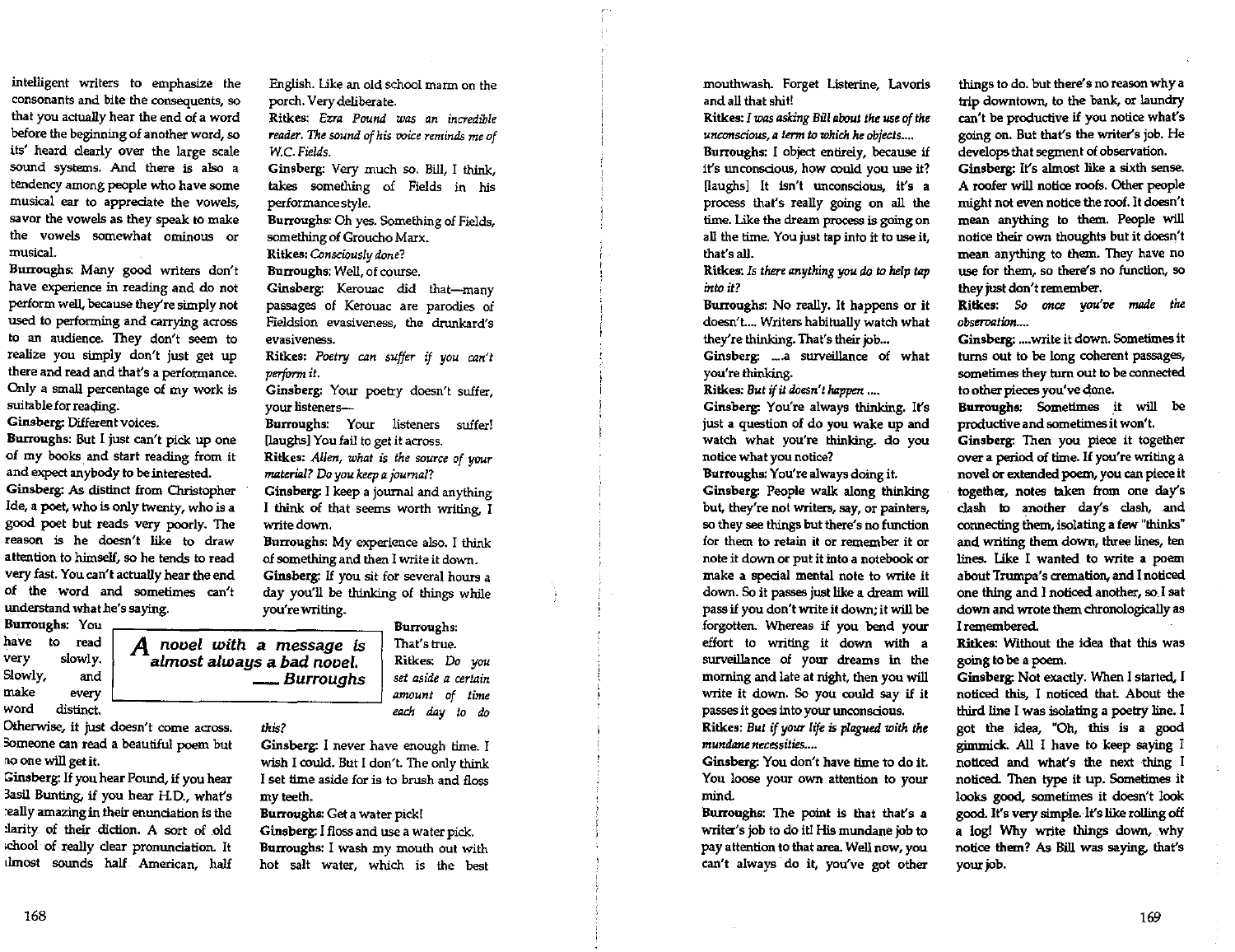Burroughs: Gertrude Stein said the greatest misfortune anyone can have is not to have a trade, a profession. And that's what writers do professionally. Ritkes: Many poets have to work full-time  $i$ obs. T.S. Elliot said that [William] Blake *was lucky* to *ha7Jt!" mundane job as a printer where he didn't have* to *think that much.* 

Ginsberg: Henry the Eighth had time to take off and write lyrics. He wrote very good lyrics, and songs, too. Anybody can do it if you devise a method. for not being too ambitious, but carrying a notebook and writing down your instant thoughts if you have thoughts vivid enough to interest you--even in the middle of a court trial.

Burroughs: I mentioned that George Crabb used to keep a dream diary. I've not seen it. He said I would miss many a

good hit if I didn't have my diary. He was an opium addict who became addicted at the age of forty. For shingles. Irs a very variation of

*I would much rather see* <sup>a</sup> *doctor operating under the influence of opium than under the Influence of cannabis. There* is *nothing that prevents someone from performing the most precise operations under the Influence of opiates.*  painful Lucy. Wasn't he *\_Burroughs* 

herpes. He was addicted to the end of his life, and he lived to be ninety. *For* the next 50 years he was an opium addict. So much for this idea that addicts die miserably....misinformation by the narcotics department....always putting out that "dada" kills.

Ginsberg: In the case of a busy business man like Wallace Stevens, he would think and write on his way walking to and from work at Hartford Life Insurance Company. He'd write a few things down and when he got to the office he would have his secretary type it and maybe he'd look it over when he got

home. For someone who's busy, as I am, you devise methods of making notations during the day on a regular basis.

Burroughs: Well, you're a full time writer so you're not busy with another profession as William Carlos Williams was busy being a doctor.

Ginsberg: Williams used to write notes down on his prescription pads. I saw some. He always had a little pad on his side where he'd note a random thought about a patient, or coming in from his garden, between getting his breakfast and going to the hospital where he worked.

Burroughs: Wordsworth's "a powerful emotion recollected in tranquility."

Ginsberg: So you take time to lay down on the couch and think things through and then get up and write. Meditation relates to it But I

> wouldn't depend on meditation for my poetry, because thoughts can come any time. Burroughs: I just

wonder about Wordsworth and an old child.

molester? "I'll give you a crown, deary, and don't tell nobody," [mimics voice, laughs]. Of course, Lucy was great. He wrote some absolute slop as well.

Ritkes: *Did [Samuel Taylor] Coleridge write any part of "[The Rhyme of the] Ancient Mariner" on opium?* 

Burroughs: He probably was always addicted to opium.... It isn't *writing* something on opium, it's the fact that he *was addicted to opium and was writing.* 

R.itkes: Do you *think opium had some e.ffect on his writing?* 

Butroughs: Obviously, it had an effect on everything. Someone's taking opium,

## *Forget Listerine, Lavoris* and *all that shit!*

## *\_Burroughs*

it has an effect on their whole being and on their whole metabolism and what they write. That doesn't mean that the poem came from opium at all.

Ginsberg: It's probably his capacity for very sharp, dreamlike visual images: "All in a hot and copper sky" ['The Rhyme of the Ancient Mariner"], the interior pictures that opium produces. 'At least at a certain stage in the beginning, but I don't think later on you get very much of that-

Ritkes: *I gwss* some *drugs just wear your*   $s$ ystem out faster, but heroin won't.

Ginsberg: Amphetamines will wear your system out. They burn up too much energy at one time. You can live to a ripe old age on opiates.

Ritkes: Do you think that opiates and drugs *in general enhance writing?* 

Burroughs: No, not necessarily. Opiates are contraindicated since, at a certain point, they are making you less aware. I find that cannabis is very helpful for writing, very helpful indeed.

Ritkes: Why is *tIw.l?* 

Burroughs: Because it stimulates the whole visual process, the whole associational and visual process. You can't set up a categorical proposition that opiates are contraindicated, but I object very much to the idea of saying that this was done "on drugs." That gives one the idea that someone can take a drug and suddenly write poetry. Well, this is nonsense.

Ritkes.: *Gnzss CQ:n bring* images *to mind that wouldn't otherwise have been available.* Burroughs: Well, obviously! That's why it's so useful to a writer.

Ginsberg; Kerouac wrote a few books using grass, not alL though. They comprised a minority of his writing. For Doctor Sax he used grass.

Burroughs: I find it useful.

Ritkes: *'What IIbout Q}cohol?* 

Burroughs: I find it's quite useless for writing. Very very few writers ever write when they're drinking. Very few. I've never known any. Now look, Hemingway, he was a heavy drinker; he got up in the morning to do his writing and only when he was through with his writing for the day did he drink. I've never known anyone who wrote when they were drunk. Although I understand that Hart Oane may have done so, but it's very rare. I've asked lots of people. Mary McCarthy, who said ''No, I write afterwards, or before..." but not while they're drinking. At all.

Ritkes: *[Edg.r All<n] Poe supposedly wrote*  on *opium.* Om you. *mainlllin controlled*  writing *on opiates?* 

Burroughs: There's no difficulty maintaining *control* under opiates. For God's sake, there's nothing containdicative to oontrol. For example, one of the great surgeons, Dr. Halstead, was a life-long opiate addict. He was operating under the influence of opium with great efficiency. I would much rather see a doctor operating under the influence of opium than under the influence of cannabis. there's nothing that prevents someone from performing the most precise operations under the influence of opiates.

Ritkes: *Was* Naked Lunch *written under the influence of heroin?* 

Burroughs: Not at all. None of it. I was completely off [of heroin]. A lot of it was under the influence of cannabis, but none of it under heroin. -Qo